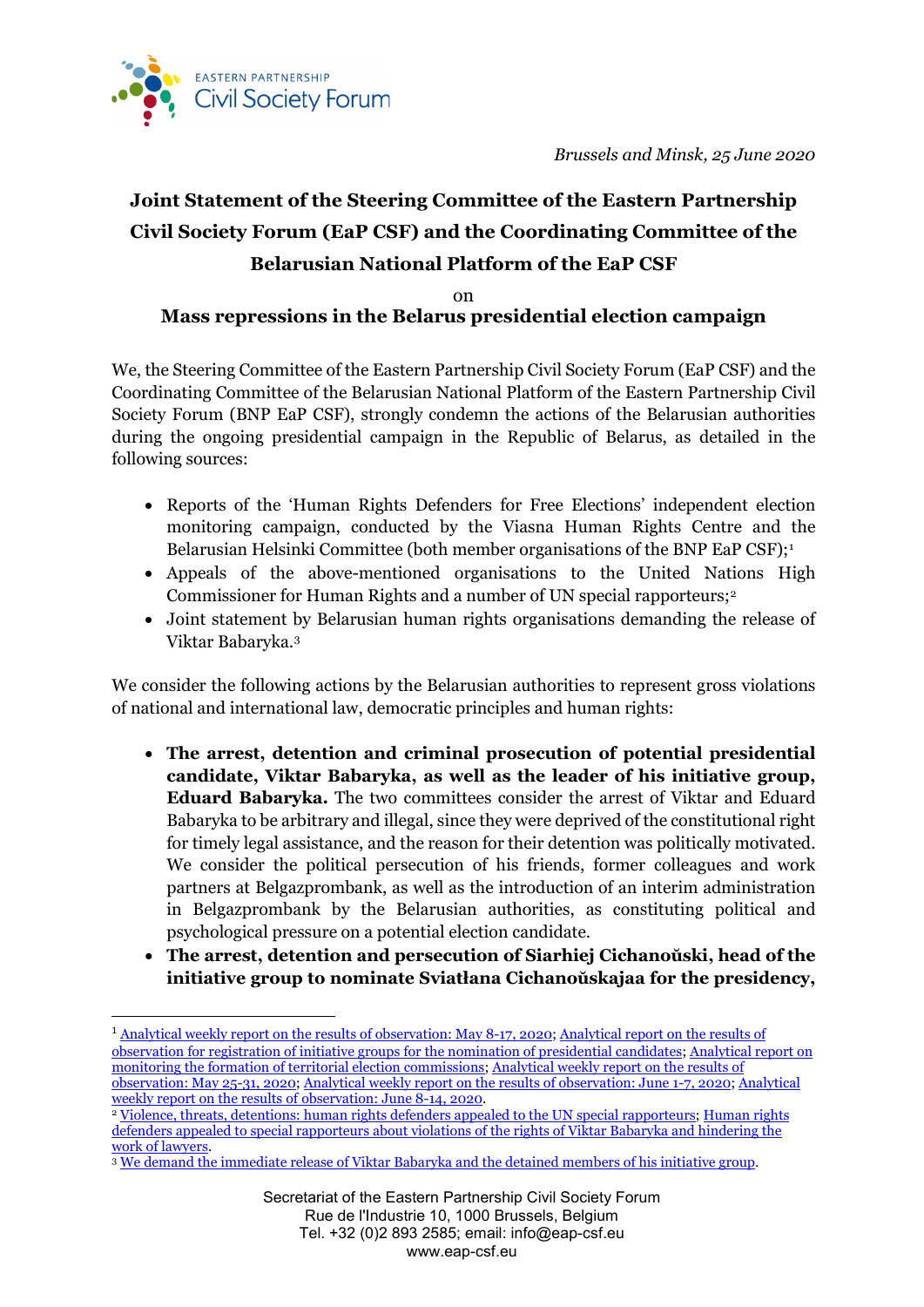

**as well as other members of this initiative group.** We believe that the detention of Siarhiej Cichanoŭski and his associates occurred in a situation of clear provocation by law enforcement officials. We draw particular attention to Sviatłana Cichanoŭskaja's claim that psychological pressure was exerted upon her by unknown persons, and that internal affairs bodies refused to investigate these facts.

- **The administrative arrests of Pavieł Sieviaryniec, Mikoła Statkievič and other opposition politicians and activists for participating in legal pickets to collect signatures for candidates for the presidency of Belarus.** According to Belarusian human rights organisations, from 6 May 6 to 18 June 2020, 97 people were placed under politically-motivated administrative arrest for expressing their opinion, and received a total of 1246 days in prison. According to the same source, 105 people received fines totalling some 90,000 BYN (33,000 EUR).[4](#page-1-0) We pay particular attention to the poor living conditions of prisoners in temporary detention facilities, which we consider to be cruel, inhuman and degrading.
- **The crackdown on peaceful street actions demonstrating solidarity with detainees and repressed individuals, leading to the forcible and cruel detention of their participants.** On 19 June 2020, around 270 reports on administrative violations were drawn up against citizens for allegedly violating the procedure for organising or conducting public events, and for disobeying a legitimate demand by an official.[5](#page-1-1) According to the Viasna Human Rights Centre, some 30 people were detained on 20 June for participating in peaceful demonstrations of solidarity in Belarus.[6](#page-1-2)
- **The detention of journalists performing their professional duties during coverage of peaceful street demonstrations.** According to the Belarusian Association of Journalists, on 19 June 2020, thirteen media representatives were forcibly detained in Belarus.[7](#page-1-3) On 20 June, two journalists from the 'First Region' website were forcibly detained during coverage of a peaceful protest in Gantsevichi, having been accused of disobeying a legitimate demand by an official.<sup>[8](#page-1-4)</sup>
- **Pressure on journalists and media during the election campaign.** From 1 May to 21 June 2020, two journalists from the independent Belsat television channel, Zmicier Łupač and Michaś Aršynski, were sentenced to 10 and 21 days of administrative arrest, respectively. A further eleven journalists of this channel were fined 10,179 BYN (3,800 EUR) for working without accreditation and 22 pieces of equipment were confiscated.[9](#page-1-5) In a separate development, the head of the Belarusian Bureau of Radio Free Europe/Radio Liberty received a warning from the Minister of Information of Belarus, threatening to deprive the Bureau of accreditation, due to the way in which its editorial staff covers events in the country.[10](#page-1-6)

<span id="page-1-3"></span><sup>7</sup> [CIS journalists were detained across the country.](https://baj.by/be/content/pa-kraine-zatrymlivali-zhurnalistau-spis)

<span id="page-1-0"></span><sup>&</sup>lt;sup>4</sup> [We demand the immediate release of Viktar Babaryka and the detained members of his initiative group.](http://spring96.org/be/news/97703)

<span id="page-1-1"></span><sup>5</sup> [The Interior Ministry told how many people were detained on Friday at pickets and rallies of solidarity.](https://news.tut.by/society/689623.html)

<span id="page-1-2"></span><sup>6</sup> [Detentions in Belarus continue on June 20 and 21 \(updated\).](http://spring96.org/be/news/97731)

<span id="page-1-4"></span><sup>8</sup> [Gantsevichi journalists will be tried for disobedience. Editor's statement.](https://1reg.by/2020/06/21/gancevichskih-zhurnalistov-budut-sudit-za-nepovinovenie-zayavlenie-glavnogo-redaktora/)

<span id="page-1-5"></span><sup>9</sup> Information received by the BNP EaP CSF Secretariat from the official representative of Belsat TV channel in Belarus, Iryna Slaunikava.

<span id="page-1-6"></span><sup>&</sup>lt;sup>10</sup> [Head of Radio Liberty: the police treated our journalists as criminals.](https://www.svaboda.org/a/30681692.html)